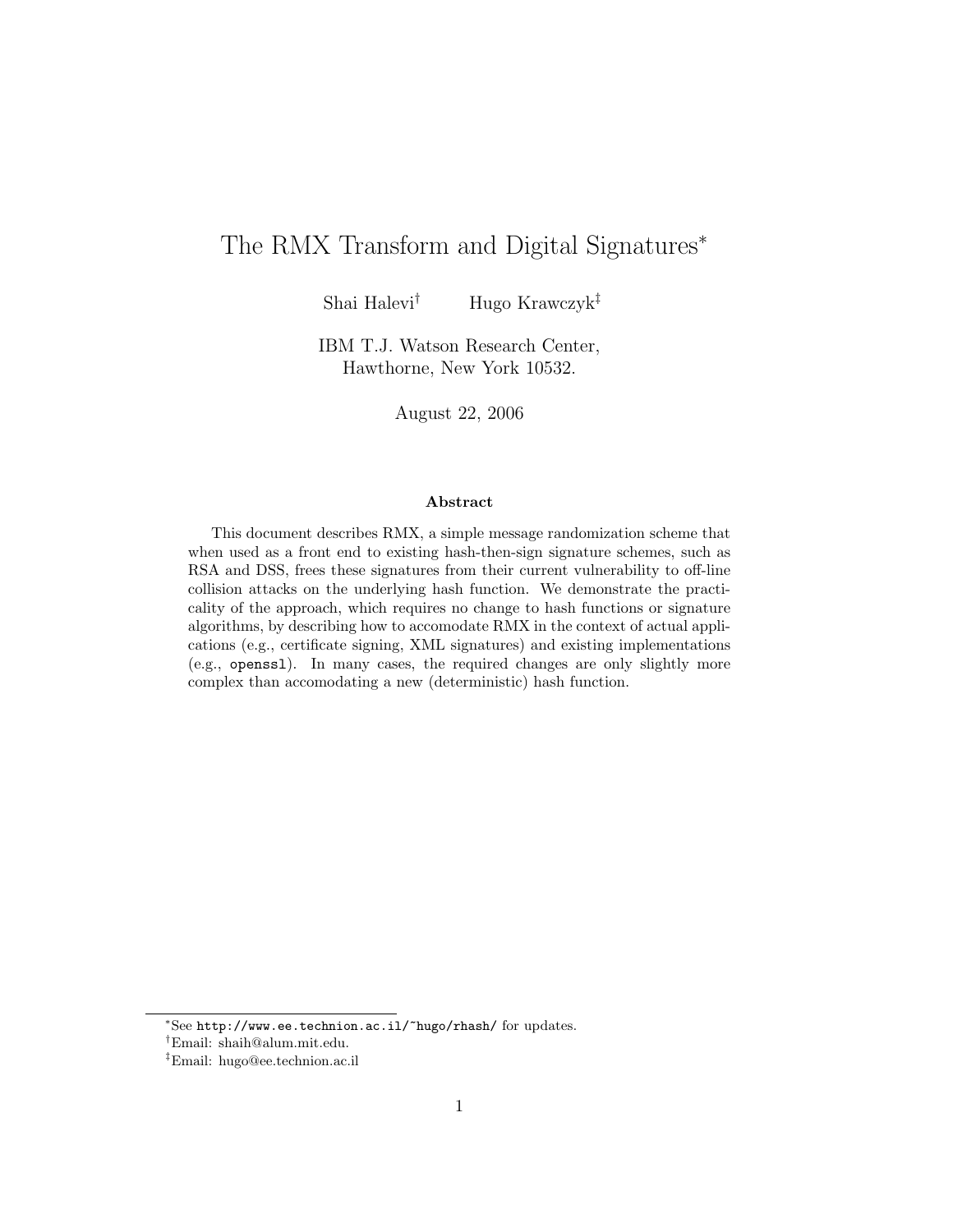# 1 Introduction

The recent collision attacks against popular hash functions have a profound effect on the security of some applications of these functions, most notably digital signatures. In this work we propose a *randomized mode of operation* for hash functions that when used in conjunction with standardized hash-then-sign signature schemes (such as RSA or DSS) frees these schemes from their current essential dependency on full collision resistance. This mode of operation can work with any (iterated) hash function and requires no change to the underlying signature algorithms. It consists of a *simple* message randozmization transform, called RMX, which is fully specified in this document and used as a front-end to existing hash-then-sign signature schemes. It has been proven [3] that breaking a signature scheme that uses RMX requires to solve a cryptanalytical problem which is related to finding second pre-images in the underlying compression function and hence significantly harder than just finding (off-line) collisions as in current signature schemes.

The full specification of RMX is presented in Section 2. In a nutshell, RMX prepends to the message a random string ("salt") of one block, and then XOR the same random string into every block of the message itself (where a "block" is the blocksize used by the underlying hash function). That is, if  $m = (m_1, ..., m_n)$  then  $RMX(m, r) = (r, m_1 \oplus r, ..., m_n \oplus r)$ . We note that the detailed description of RMX includes a simple padding rule for the last message block; also, to save bandwidth and randomness, the scheme accomodates salt strings shorter than a full message block. RMX can be implemented either as a simple front-end interface to the iterated hash function (leaving the hash implementation unchanged), or it can be integrated with typical implementations of digest functions that read the message block by block and feed these successive blocks into the compression function.

RMX can be used with any hash-then-sign scheme by replacing the digest  $H(m)$ in the original signature scheme with  $H(RMX(r, m))$ . In this case, the salt r is generated for each signature by the signer and transmitted to the verifier together with the message and signature<sup>1</sup>. The verifier uses the regular verification procedure where the original digest function is applied to  $m'$  rather than m. Note that only the signer needs to generate randomness, the verifier receives it with the message/signature. As said, off-line collision search is useless against a signature scheme that uses RMX. Rather, to break the signatures the attacker needs to solve a cryptanalytical problem close to finding second preimages (which is a much much harder task than finding collisions). Importantly, to gain this security advantage the value of r must be unpredictable by the attacker before receiving the signature on a given message, and therefore we recommend lengths between 128 bits to a full-block size (with 160 or 256 bits being reasonable default values).

<sup>&</sup>lt;sup>1</sup>In contrast to a previous proposal by the same authors, the salt r does not need to be included under the signature.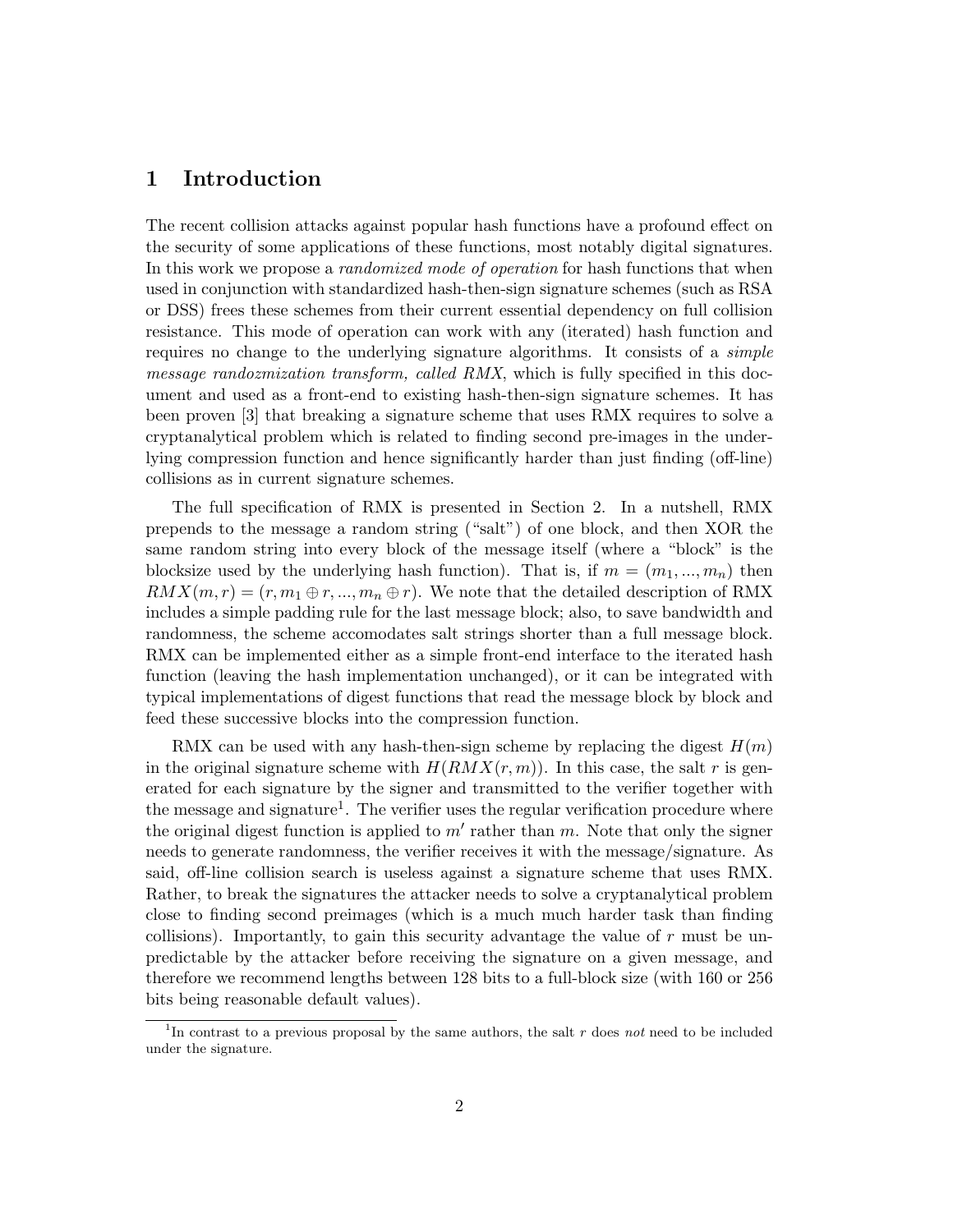The use of RMX and its application to signatures do not depend on the way the salt  $r$  is transmitted; therefore, different applications may choose different ways to transport  $r$ . This is analogous to the use of the IV in CBC encryption: the definition of CBC telss you how to use a block cipher to encrypt any-lenth message given the value of a random IV but it does not limit you to a particular way to transmit the IV. In Sections 4.2 we discuss some options for the transport of the salt in applications using RMX. In particular, we suggest a mechanism that can be shared by applications that use algorithm identifiers (as per X.509), namely, transporting the salt as a parameter of the algorithm identifier. We illustrate this approach via an implementation in the context of certificate signing and verification. As an additional case study we also describe an implementation of RMX and its use for XML signatures.

It is important to note that the use of RMX in the context of digital signatures does not require changes in signature standards such as PKCS#1 (RSA) or FIPS 186 (DSS). Furthermore, an important conclusion of this work is that the complexity of implementing and deploying RMX in the context of digital signatures is comparable to the effort needed to upgrade existing systems to use a new deterministic hash function, say SHA256. Moreover, once the mechanisms are in place to deal with such upgrade [1], supporting RMX becomes a relatively simple matter. See Section 4.

We stress that our proposal is not intended as an alternative to the search for new, stronger hash functions to replace SHA-1 and MD5, but it is rather intended to complement this effort by providing a "safety net" for digital signature in case a hash function in use is later found to be weaker than believed initially. Given our limited understanding of the best ways to build collision resistant hash functions, prudent engineering principles call for building cryptographic primitives that rely as little as possible on the strength of hash functions. Our work addresses this priciple in the context of digital signatures and as such it resembles the effect of the HMAC design in the message authentication area.

We refer the reader to the companion paper by these authors [3] for a more extensive description and rationale of the design of RMX, as well as an analysis of the cryptographic strength of the scheme (in that paper the scheme specified here, namely, applying RMX to the message before inputting it to the hash function, is referred to as the "eTCR construction  $\{\tilde{H}_r\}$ ").

Organization. In Section 2 we specify the the RMX message randomization transform. In Section 3 we describe the use of RMX with digital signatures. In Section 4 we discuss the integration of RMX with the openssl library, and in Section 5 we describe integrating RMX with XML signatures.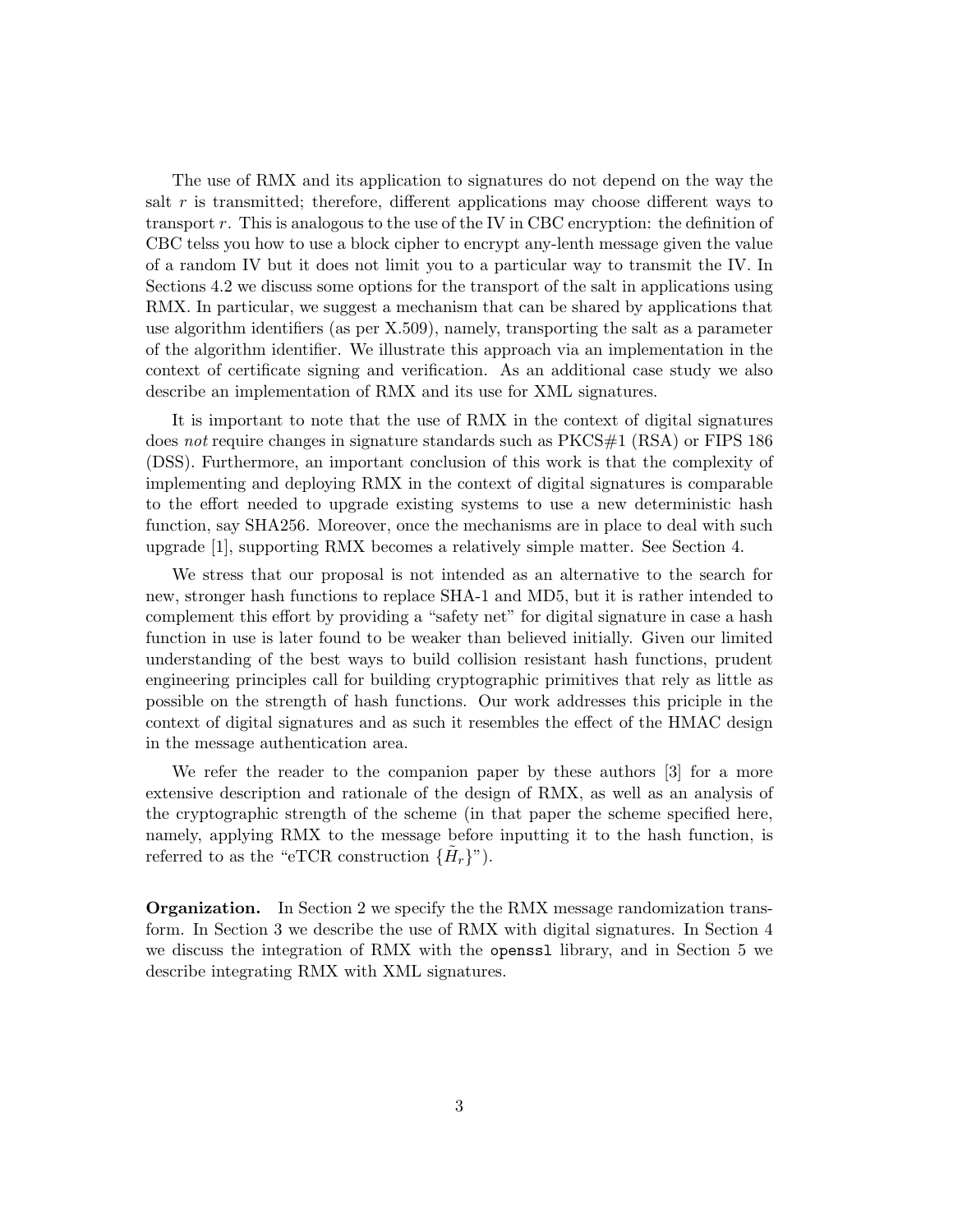## 2 The Message Randomization Scheme RMX

Given a message  $m$  we apply to it a randomization scheme called RMX (pronounced *remix*) that takes as inputs the message  $m$  and a random string  $r$  and produces an output message m'. Informally, a message m' produced by  $RMX(r, m)$  is defined as the concatenation of the string  $r$  (say, of the length of a hashing block) followed by the result of XOR-ing each block of the message  $m$  with the string r followed by a padding rule for the last block of  $m'$  defined specifically for the RMX and described below (this RMX padding rule is designed such that the last block of  $m'$  is of length a full block less the minimal number of bits required by the padding rule of the underlying hash function  $H$ ). Following is a precise definition of RMX.

The RMX message randomization scheme for hash function  $H$ . Assume  $H$ to be a Merkle-Damgard hash function<sup>2</sup> with block size b (in bits), such that H adds at least  $c + 1$  bits of padding and length-encoding to each message. For example, all the currently used iterated hash functions pad the input message to a multiple of b bits by appending a single '1' bit followed by as many zeros as needed (possibly none) and then followed by c bits that encode the bit-length of the input message. Typical parameters are  $b = 512$ ,  $c = 64$  for SHA1 and SHA256, and  $b = 1024$ ,  $c = 128$  for SHA512. For the specification of RMX below we assume that  $b < 2^{16}$ .

The function RMX accepts as inputs a message m of bit-length at most  $2^c - b$  and a string r of length between 128 and b bits and produces an output string  $m'$  as follows:

- 1. It computes three strings  $r_0, r_1, r_2$  from r as follows:
	- $r_0$  is a b-bit string that is obtained from r by padding it with as many zero-bits as needed.
	- $r_1$  is a b-bit string that is obtained as r concatenated with itself as many times as needed to cover b bits (with the last repetition of  $r$  possibly truncated).<sup>3</sup>
	- $r_2$  is set to the first  $b c 8$  bits of  $r_1$ .

(Roughly,  $r_0$  will be prepended to the message,  $r_1$  will be XORed to all the blocks except the last, and  $r_2$  will be XORed to the last block.)

- 2. Parse the message m into  $L-1$  full b-bit blocks  $m_1, \ldots, m_{L-1}$  and a last block  $m<sub>L</sub>$  of length  $b'$ ,  $1 \leq b' \leq b$ .
- 3. Set  $m'_0 = r_0$ .

<sup>2</sup>The same approach can be adapted to other iterative constructions.

<sup>&</sup>lt;sup>3</sup>For example, if  $b = 512$  and  $|r| = 160$  then  $r_1$  consists of the concatenation of three times r and then the first 32 bits of r.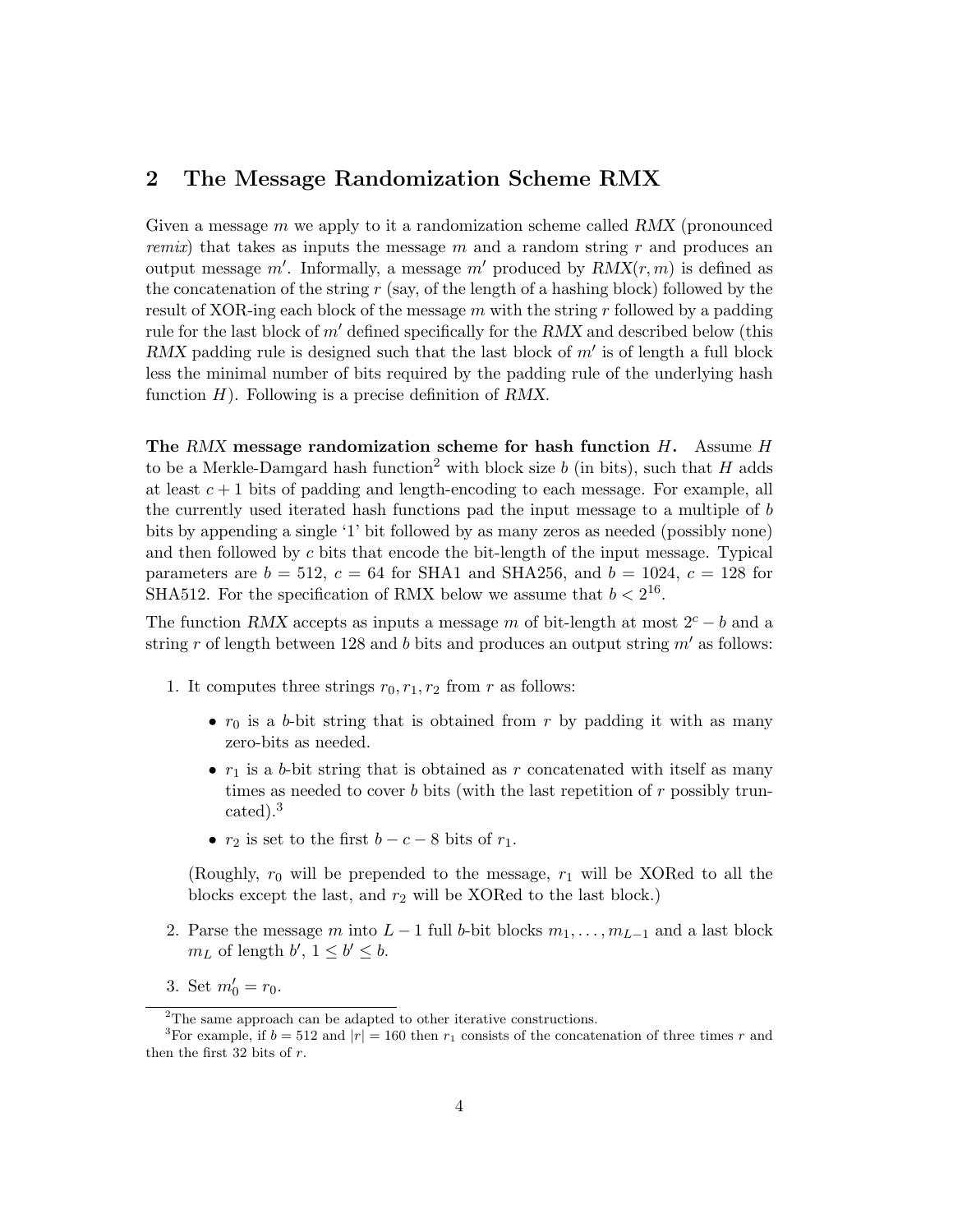- 4. For  $i = 1, ..., L 1$  set  $m'_i = m_i \oplus r_1$ .
- 5. Let  $\ell$  be a two-octet (16-bit) string, representing the bit-length  $b'$  of  $m<sub>L</sub>$  in bigendian notation. Namely, if  $\ell_0, \ell_1$  are the first and second bytes of  $\ell$ , respectively, and each of these bytes represents a number between 0 and 255, then  $b' =$  $\ell_1 \cdot 256 + \ell_0.$ 
	- (a) If  $b' \le b c 24$  then set  $m<sub>L</sub><sup>*</sup>$  as a string of  $b c 8$  bits, obtained by concatenating  $m<sub>L</sub>$  with as many zero-bits as needed and the 16-bit string  $\ell$ . Namely, in this case  $m_L^* = m_L|0^k|\ell$  where  $k = b - b' - 16 - c$ . Set  $m'_L = m_L^* \oplus r_2$ .
	- (b) If  $b' > b c 24$  then set  $m<sub>L</sub><sup>*</sup>$  as the concatenation of  $m<sub>L</sub>$  and as many zerobits as needed to get a full b-bit block, and set  $m_{L+1}^*$  as a string of  $b-c-8$ bits obtained by concatenating as many zero-bits as needed and the 16-bit string  $\ell$ . Namely, in this case  $m_L^* = m_L|0^{b-b'}$  and  $m_{L+1}^* = 0^{b-c-24}|\ell$ . Set  $m'_L = m_L^* \oplus r_1$  and  $m'_{L+1} = m_{L+1}^* \oplus r_2$ .
- 6. Output the string  $m'$  as the concatentation of  $m'_0, m'_1, \ldots, m'_L$  in case 5(a), and  $m'_0, m'_1, \ldots, m'_L, m'_{L+1}$  in case 5(b).

Implementation. We discuss implementation issues in Sections 4 and 5. In particular, note that the definition of RMX allows for an implementation that acts as a simple front-end interface to the iterated hash function, or it can be integrated with typical implementations of digest functions that read the message block by block and feed these successive blocks into the compression function.

## 3 Building Signatures using RMX

The main purpose of our randomized hashing algorithm, and specifically the RMX transform, is for use with digital signatures where RMX may preserve the security of the signatures even in the presence of off-line collision attacks.

To compute a signature on a message  $m$  using the RMX transform with hash function H (e.g., SHA1, SHA2) and signature algorithm sig (e.g., RSA or DSA) one proceeds as follows:

- 1. Choose a random value  $r$  as the salt for the RMX transform.
- 2. Using r and m compute a new message  $m'$  following the RMX message randomization scheme defined in Section 2.
- 3. Apply  $H$  to  $m'$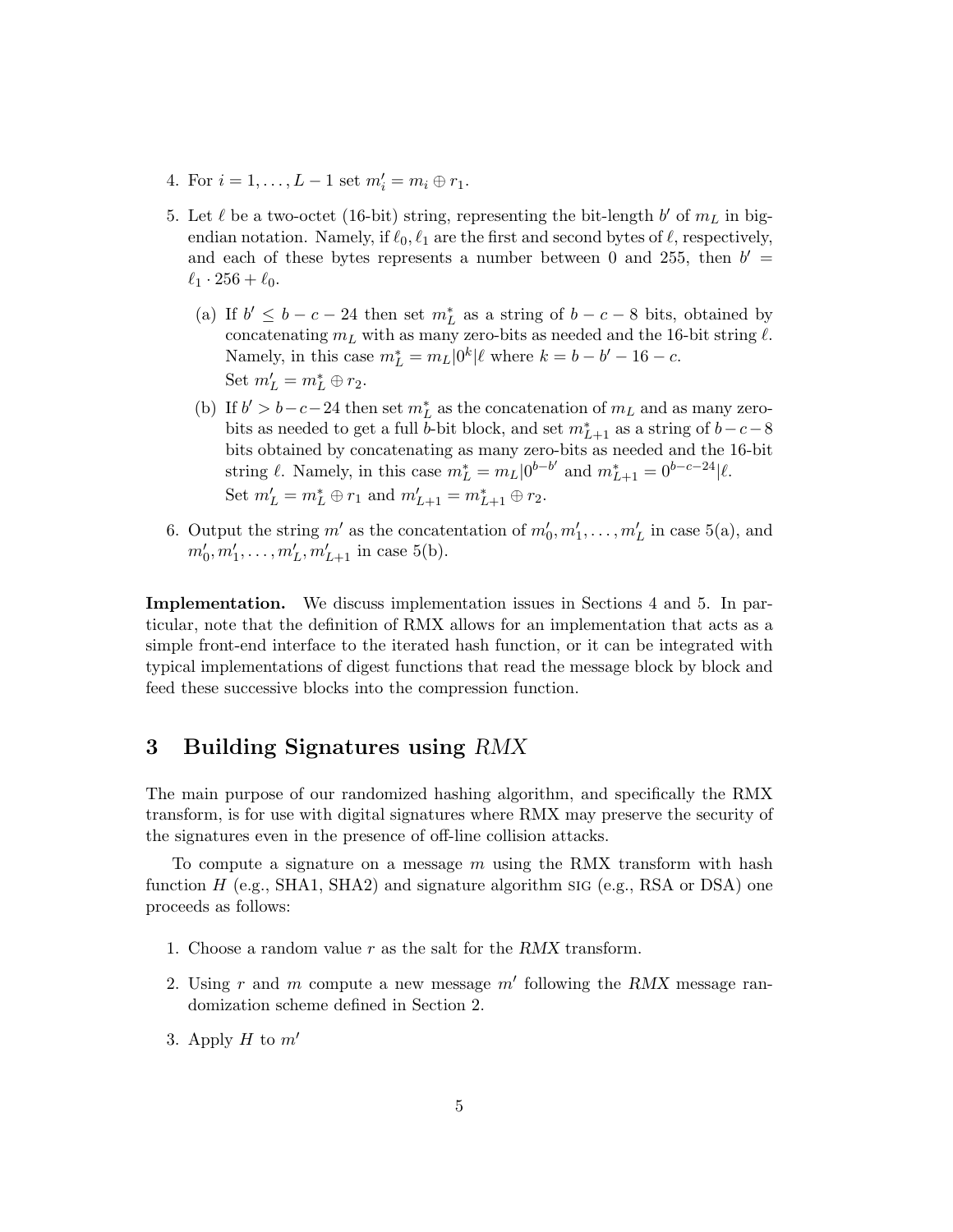- 4. Sign using algorithm sig the value  $H(m')$  to obtain a signature s.
- 5. Transmit the salt r, message  $m$  and signature  $s$  to the receiving side.

Note: Steps 2 and 3 are block-wise computations and can be interleaved (or pipelined). That is, there is no need to wait for the full message  $m'$  to be computed out of r and m before starting the  $H$  computation. In a typical implementation one feeds each block of  $m$  into the RMX computation and then feeds the resultant block of  $m'$  into the hash function  $H$ .

The verification procedure is defined similarly to the above: it receives the three elements r, m, s, computes  $m' = RMX(r, m)$  and provides the (randomized) message  $m'$  and signature s to the verification procedure (as before the RMX and hash computations can be pipelined).

Note that the above procedure can be used with *any* signature scheme that follows the hash-then-sign paradigm including the two major signature standards: RSA (both deterministic and PSS encoding) [5] and DSS [2].

To support RMX-enabled signatures as above, an application needs to satisfy two requirements: (1) the ability of the signer (not the verifier) to generate the random (unpredictable) salt  $r$ ; and  $(2)$  the ability of the application to accomodate the transmission of r. We believe that most applications meet these requirements, and even more so given the increasing capabilities of computing devices. In particular, most cryptographic applications already require the ability to generate (pseudo) random bits for key generation, IV's, nonces, or probabilistic signatures such as DSS. As for (2), a great majority of applications can afford the sending of a few extra bytes of salt in addition to a message and signature. While different applications can accomodate the sending of the salt in different ways, we discuss a general mechanism that may work for many different application in Section 4.2. A few more comments are in order here:

1. Observe that the receiver of the signature can only start to hash the message after it knows the salt. Hence, in applications where buffering the entire incoming message is impractical, it is preferable to send the salt before the message. In particular, in such applications one probably cannot make the salt be a component of the signature itself (since typically a signature is transmitted after the message).

Also, we stress that an application using RMX must ensure that an attacker cannot choose the message to be signed (or part of its contents) after seeing the salt. Hence the salt, even if sent before the message, will be sent to the verifier only after the message has been fully determined.

2. For extremely bandwidth-limited applications, one can sometime save on bandwidth by including the salt in the signature (even if it means sending the salt after the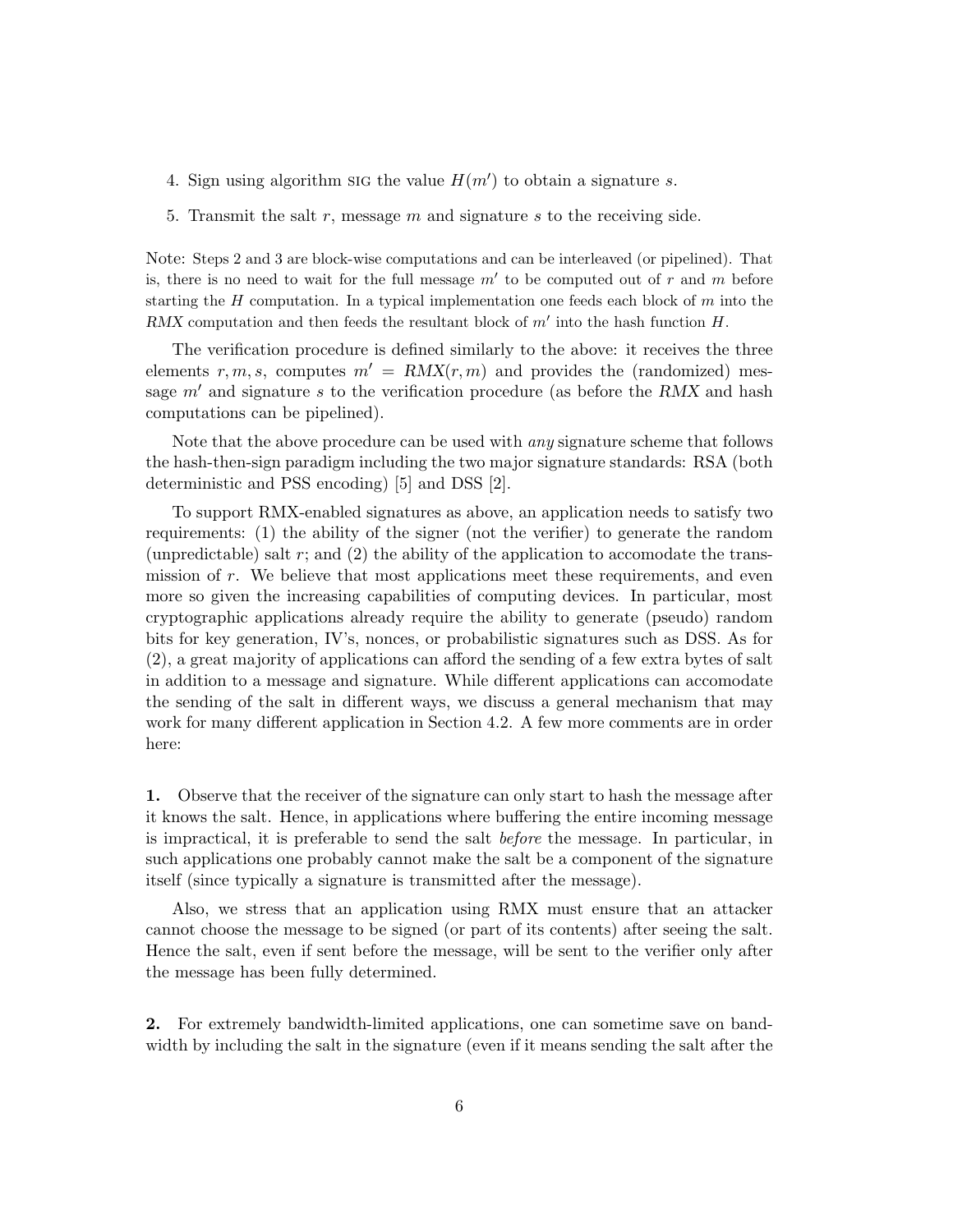message). For example, with DSS signatures one can re-use the random component  $r = g<sup>k</sup>$  that already exists in the signature also as the hashing salt, thus preserving the original data size. It should be noted, however, that this means that the quantity  $r = g^k$  must be computed before computing the message digest.

In the case of RSA-PSS [5] an approach similar to DSS can be used to save bandwidth (here the randomness used internally by the signature can be recovered by the recipient of the signature via the RSA-verification operation). The situation is more problematic with the deterministic RSA encoding of  $PKCS#1$  v1.5 [5]; here the only way to preserve bandwidth is to include the salt  $r$  under the signature itself. That is, instead of applying the RSA operation solely to the result of the randomized hash operation one applies it to the concatenation of this result and the salt r. In this way, the recipeient of the signature can recover the salt via the RSA-verification procedure. This, however, requires a change in the message encoding of  $PKCS#1$ v1.5, and hence less desirable as a general solution.

3. We end by noting that using an independent salt value has the additional advantage that it allows for the pre-computation of the randomized hash value (i.e., one can choose r, compute  $d = H(RMX(r, m))$  and store the triple  $(r, d, m)$ , such that upon a request for a signature on  $m$  one computes the signature directly on the pre-computed d). Also, it supports multi-level hashing which is essential in some cases, for example the XML signatures treated in Section 5.

# 4 Integrating RMX into openssl

Here we report on our experience with integrating RMX-enabled signatures into the openssl library. The intergation was suprisingly easy, involving writing only a few hundred lines of code. Moreover, most of that work is not specific to RMX and is needed whenever one introduces a new hash function into openssl (even a deterministic one). Indeed, the RMX-specific work involved changing only four files and less than 100 lines of code!

The integration consisted of three parts: (a) implementing the RMX transform itself (and adding the appropriate hooks for it in the library), (b) adding a "thin transform layer" to the message-digest layer of openssl to support a transformation before the actual hashing, and (c) modifying the library routines for signature and verification of certificates to support RMX-enabled signatures on certificates. The bulk of the work was invested in part (a), whereas only only parts (b) and (c) are unique to RMX. On a high level, parts (b) and (c) consisted of the following changes:

• In the digest layer (that mutiplexes between the different low-level hashing algorithms) we added a new interface that allows the calling routine to pass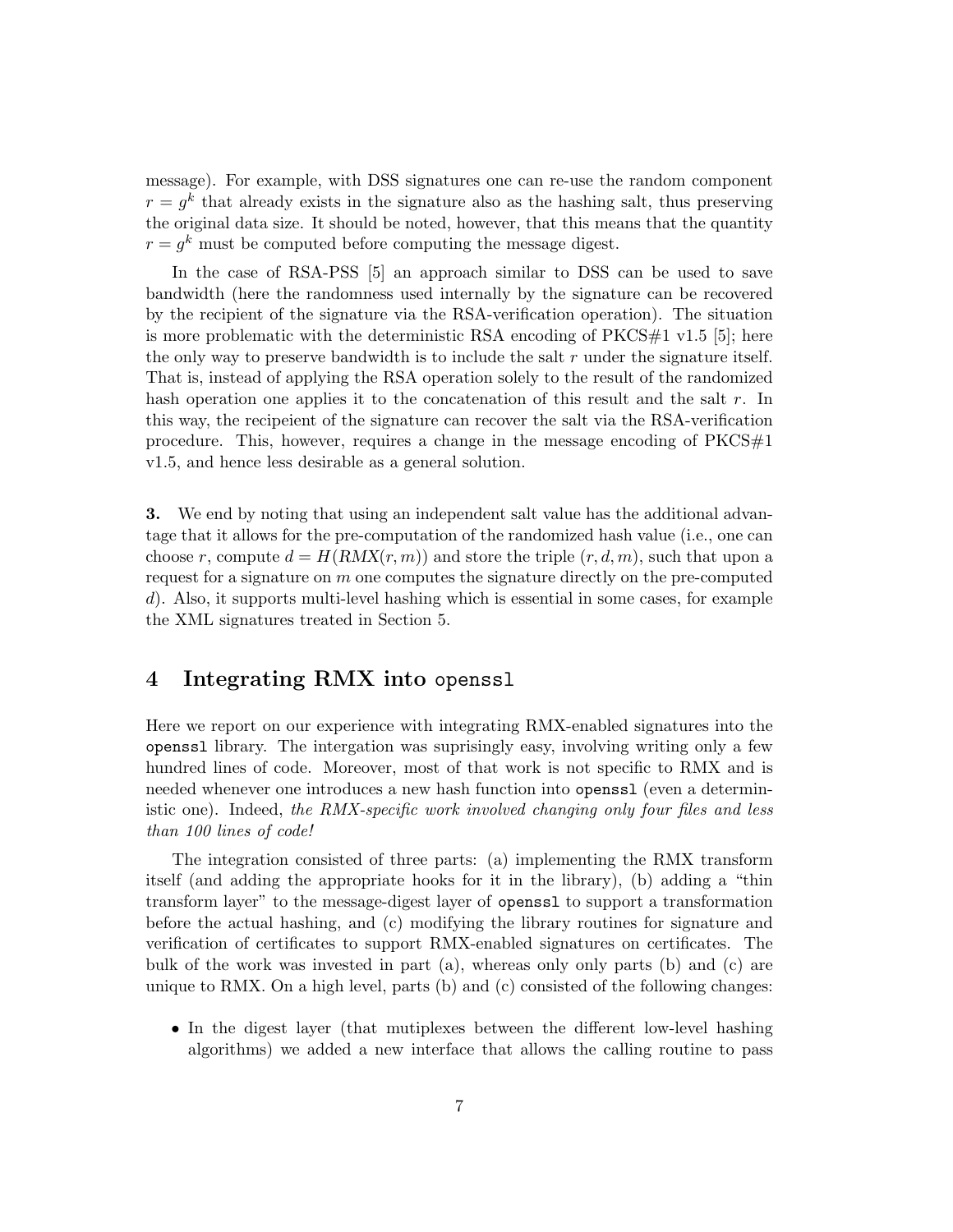a parameter to the hashing algorithm. (This is needed to specify the salt for RMX.)

We further modified the digest layer, making it check whether a transform is needed, and if so calling this transform (RMX in our case) before calling the low-level hashing functions. These changes involved ony two files and less than 40 lines of code.

• The openssl library contain code to handle signing and verifying certificates. As we said before, we think that certificate handling is one of the applications that would benefit the most from RMX-enabled signatures, and so we modified the certificate-handling code of openssl to support this.

We added code to choose (or retrieve) the salt for hashing and then call the new digest-layer interface that we described above. We also added the salt as a parameter to the AlgorithmIdentifier in the certificate, thus enabling the signer to specify the salt and the verifier to read it off the certificate. These changes involved ony two files (one for signing and one for verifying) and about 40 lines of code in total.

The rest of this section assumes familiarity with openssl (and can be safely skipped by readers not interested in the specifics of the implementation). From a codedesign perspective, the most important decision was how to add RMX support to the digest layer of openssl. Once we made that decision, the other implementation details followed quite naturally. Below we therefore begin by describing the changes that we made to the digest layer in Section 4.1, followed by the changes to the certificate handling (Section 4.2) and the RMX implementation itself (Section 4.3).

## 4.1 The openssl digest layer

The openssl library has a message-digest layer, providing high-level interfaces to hash functions. This layer is implemented by the source file crypto/evp/digest.c and the header file crypto/evp/evp.h. The three main interfaces of that layer are:

```
int EVP_DigestInit_ex(EVP_MD_CTX *ctx,const EVP_MD *type,ENGINE *impl);
int EVP_DigestUpdate(EVP_MD_CTX *ctx,const void *d,size_t cnt);
int EVP_DigestFinal_ex(EVP_MD_CTX *ctx,unsigned char *md,unsigned int *s);
```
In these interfaces, the EVP\_MD\_CTX structure contains all the data that is associated with this particular instance of the hash function, and the EVP MD structure contains pointers to the openssl functions that implement the hashing algorithm as well as some other information about that algorithm (e.g., its name, block-length,  $etc.$ ).<sup>4</sup>

<sup>&</sup>lt;sup>4</sup>See discussion of the **ENGINE** parameter later in this subsection.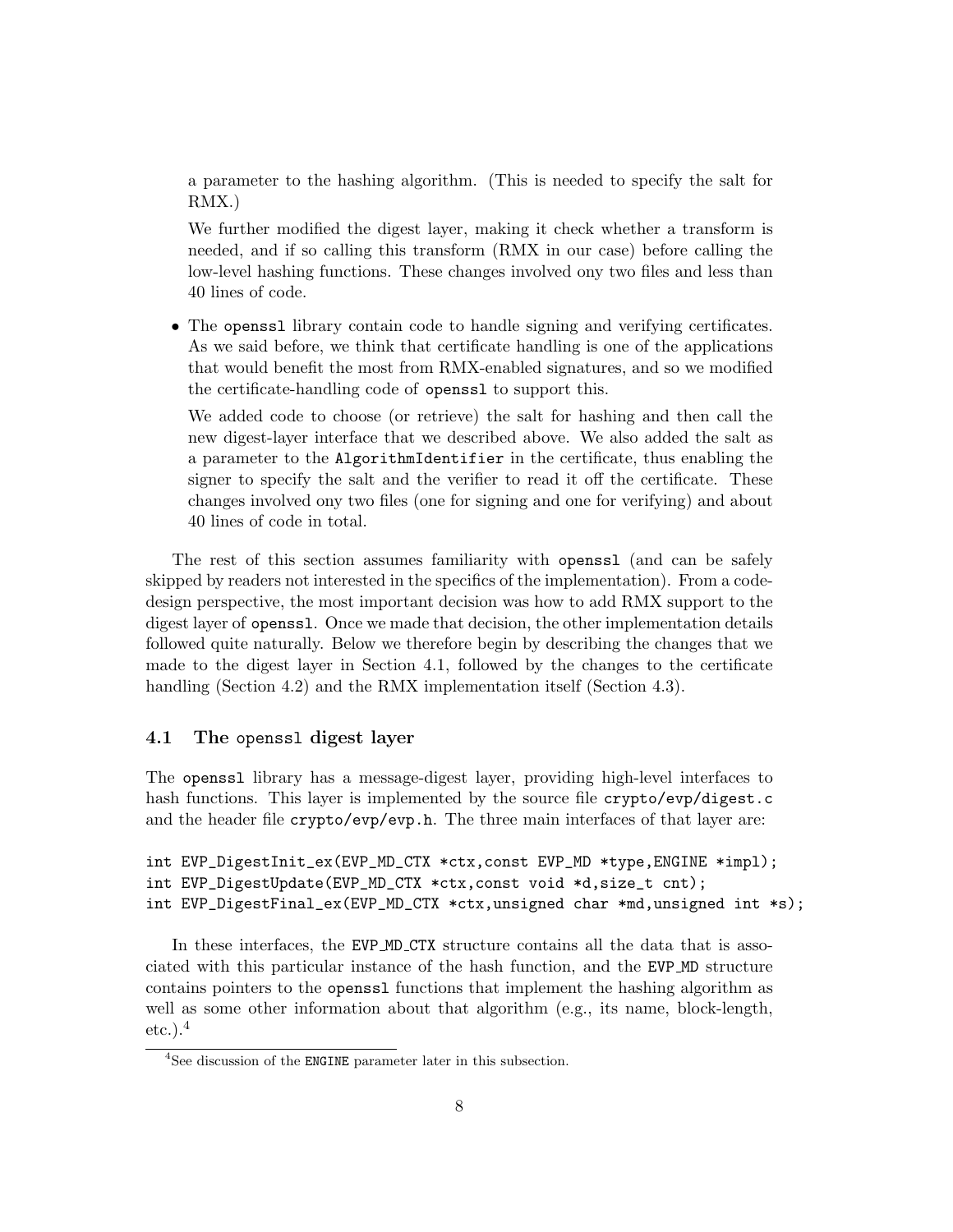The openssl library maintains a table of hashing algorithms, where each supported hashing algorithm has an entry of type EVP MD in that table. The library also provides helper routines to search through this table (e.g., based on the algorithm name). A typical application would have a piece of code more or less as follows:

```
// hashing a message buffer 'msg' of length 'len' into the
// digest buffer 'dgst' using the hashing algorithm SHA1
[...]
EVP_MD_CTX ctx; // an empty (uninitialized) context
int dgst_len; // will be used to hold the digest size
EVP_MD *type = EVP_get_digestbynid(NID_sha1); // get algorithm details
EVP_DigestInit_ex(&ctx, type, NULL);
EVP_DigestUpdate(&ctx, msg, len);
EVP_DigestFinal_ex(&ctx, dgst, &dgst_len);
[...]
```
The call to EVP\_DigestInit\_ex initializes the EVP\_MD\_CTX structure (and in particular saves in it the pointer type), and also calls the initialization function of the low-level hashing algorithm (which would be SHA1 in this example). The later calls to Update and Final call the corresponding functions of the low-level hashing algorithm.

## 4.1.1 Specifying the salt

To use randomized hashing we must introduce the salt somewhere in the flow. Note that the salt typically cannot be completely transparent to the calling application, since this application may need to send it (if it uses randomized hashing for signing) or receive it (if it uses randomized hashing to verify signatures). We thus let the application explicitly provide the salt as part of the initialization. Specifically, we introduce a new interface

```
int EVP_DigestInit_ex2(EVP_MD_CTX *ctx,
                       const EVP_MD *type, ENGINE *impl, void *params);
```
An RMX-enabled application would then call this new interface (rather than calling EVP DigestInit ex) and pass the salt inside the params argument. If the calling routine uses RMX for signing then it needs to choose the salt by itself, and if it uses RMX to verify signatures then it needs to receive the salt from the signer.

In addition, we add a params field to the EVP MD CTX structure to holds the extra parameters, so that after this parameter is passed to the Init function it can be used by the Update and Final functions of the RMX transform.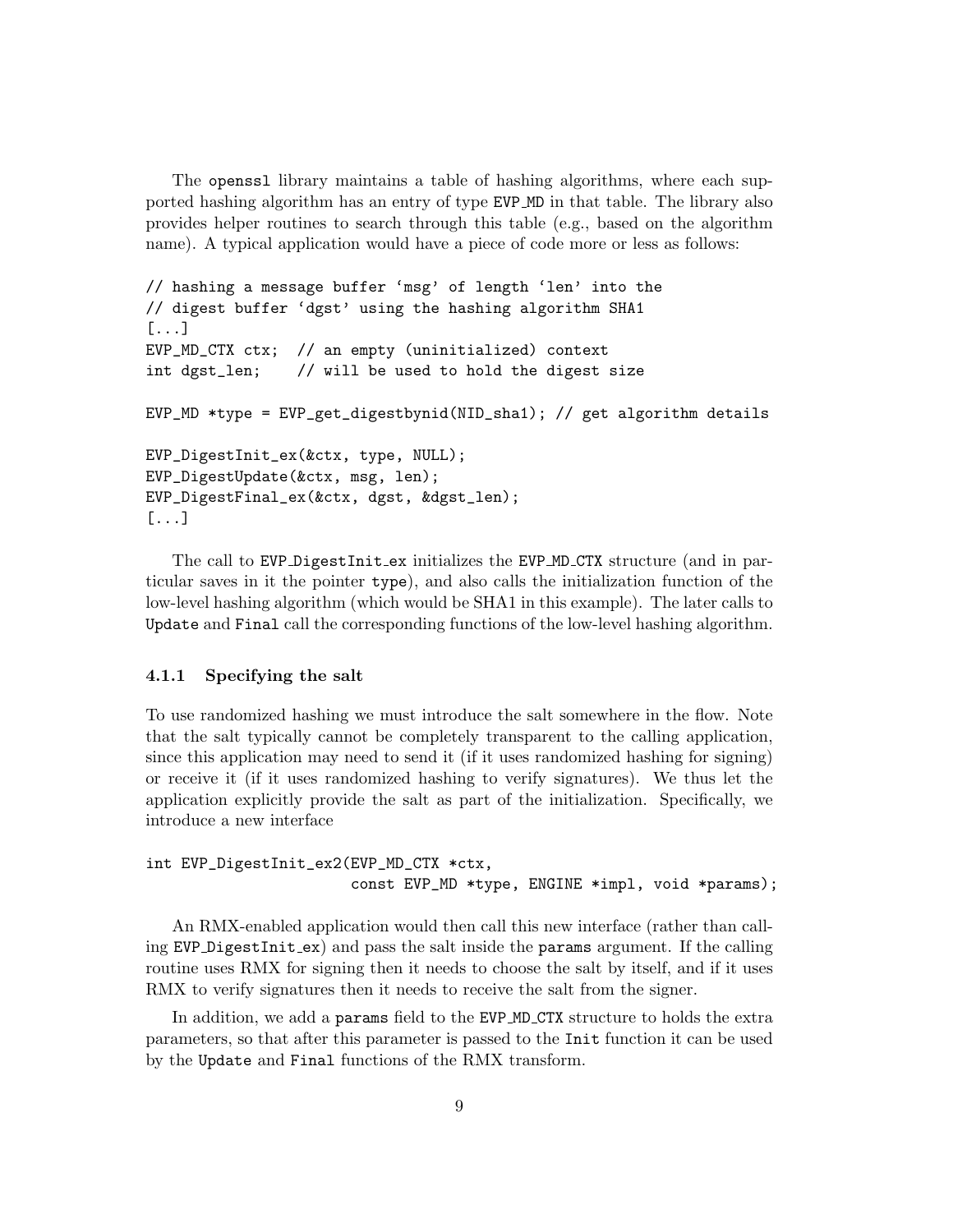### 4.1.2 The calling sequence

To insert the RMX processing to the flow of control in the digest layer, we add the following flag to the flags field of the EVP MD structure.

| #define EVP MD FLAG TRANSFORM | 0x0100                                                                |
|-------------------------------|-----------------------------------------------------------------------|
|                               | #define EVP_NEEDS_TRANSFORM(md) ((md)->flags & EVP_MD_FLAG_TRANSFORM) |

(Currently this flag identifies only the RMX transform.) Then, for each supported hashing algorithm we add another entry to the table of algorithms, pointing to the same low-level functions that implement the hashing algorithm but having the TRANSFORM flag set. (Also, the new entry will have a different name, e.g. NID\_rmxWithSHA1 instead of NID\_sha1.)

The implementation of the Init/Update/Final functions in crypto/evp/digest.c looks for the TRANSFORM flag and if the flag is set then it calls the transform functions instead of calling directly the low-level hashing algorithm. For example, the Update function has the following code:

```
if (EVP_NEEDS_TRANSFORM(ctx->digest))
    return TRANS_Update(ctx, data, count);
else
    return ctx->digest->update(ctx, data, count);
```
The TRANS Update does the RMX transform and then calls ctx->digest->update. We note that in our implementation TRANS\_Init/Update/Final are just macros for RMX Init/Update/Final, but in principle one can use this mechanism to implement a "full blown transform layer" by having the TRANS functions multiplex between different transformations based on information in the EVP MD structure.

Alternative approaches. We remark that an alternative approach to what we did is to implement wrapper functions RMX-with-XYZ for every supported hashing algorithm XYZ. These wrapper functions would first call the RMX functions and then the low-level functions for hashing algorithm XYZ. The entry in the algorithms table corresponding to RMX-with-XYZ will point to these wrapper functions rather than to the underlying implementation of the hashing algorithm XYZ. Implementing things this way would require only minimal changes to the digest layer itself (essentially only adding the Init\_ex2 interface), but would require writing these wrapper functions for every supported algorithm.

Yet another alternative would be to replace the TRANSFORM flag in the EVP\_MD structure by a flag that is provided as a parameter to EVP DigestInit\_ex2 by the calling routine (and stored in the EVP MD CTX structure).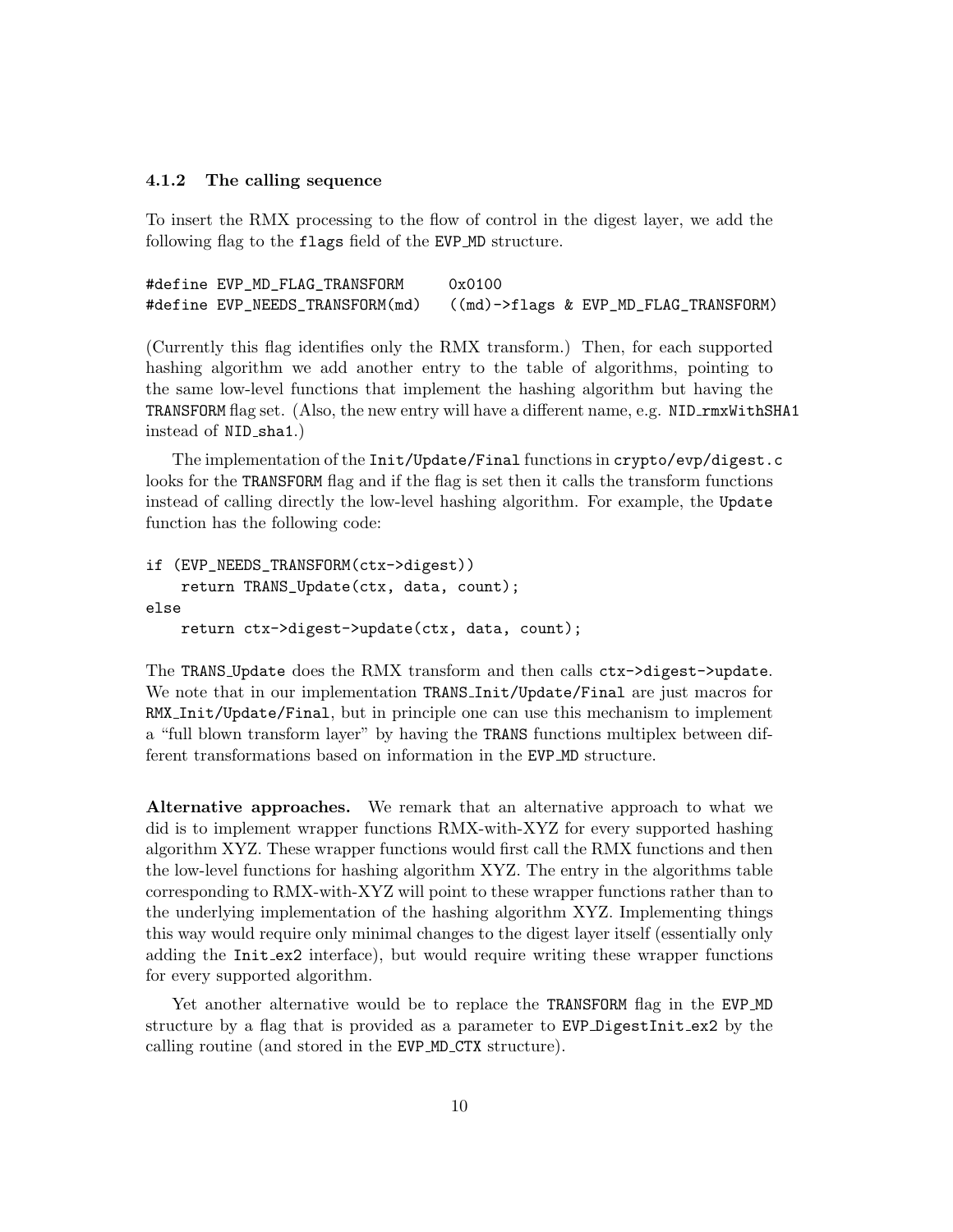The signature layer. The openssl library has a signature layer above the digest layer, but our implementation leaves this layer almost unchanged. The interfaces for signing are EVP SignInit ex and EVP SignUpdate that are just macros for EVP DigestInit ex and EVP DigestUpdate, and the function:

int EVP\_SignFinal(EVP\_MD\_CTX \*ctx, unsigned char \*md, unsigned int \*s, EVP\_PKEY \*pkey);

that calls EVP DigestFinal ex and then signs the digest. For verification we have EVP VerifyInit ex and EVP VerifyUpdate that are macros for EVP DigestInit ex and EVP DigestUpdate, and the function:

```
int EVP_VerifyFinal(EVP_MD_CTX *ctx, const unsigned char *sigbuf,
                    unsigned int siglen, EVP_PKEY *pkey);
```
that calls EVP DigestFinal ex and then verifies the digest against the signature. The only changes that we need to make to this layer is to define EVP SignInit ex2 and EVP VerifyInit ex2 as macros for EVP DigestInit ex2 (in crypto/evp/evp.h).

Interaction with ENGINEs. The openssl library provides the ENGINEs interface to enable dynamically overriding the default implementations of the various cryptographic primitives (e.g. in order to use hardware accelerators when available). The way it works roughly is that the routine that calls EVP DigestInit ex provides via the parameter impl an alternative EVP MD structure that points to the alternative implementation of the hash function. The EVP DigestInit ex function then stores in the current context the pointers to this alternative implementation, and subsequent calls activate the alternative implementation via ctx->digest->init/update/final.

With the specific way that we chose to implement RMX in the digest layer, it follows that an ENGINE cannot override the implementation of the RMX transform itself, since the code in EVP DigestInit/Update/Final directly calls the functions TRANS Init/Update/Final (which are just macros for RMX . . .) with no place to overwrite these functions. The ENGINE can still implement the underlying hash function since the RMX functions call the underlying hash-function implementation via ctx->digest->· · ·.

One way to circumvent this (for an ENGINE that implements also the RMX transform itself) would be to supply an EVP MD structure with the TRANSFORM flag turned off. This practice is a likely cause of bugs, however, so it is probably a good idea to disallow it (say, by having the function EVP DigestInit ex2 verify that the TRANSFORM flag in the ENGINE is the same as the flag in the original EVP MD structure and abort otherwise).

Perhaps a better way of allowing ENGINES to offer an alternative implementation of RMX would be to replace the current "thin transform layer" (that only calls the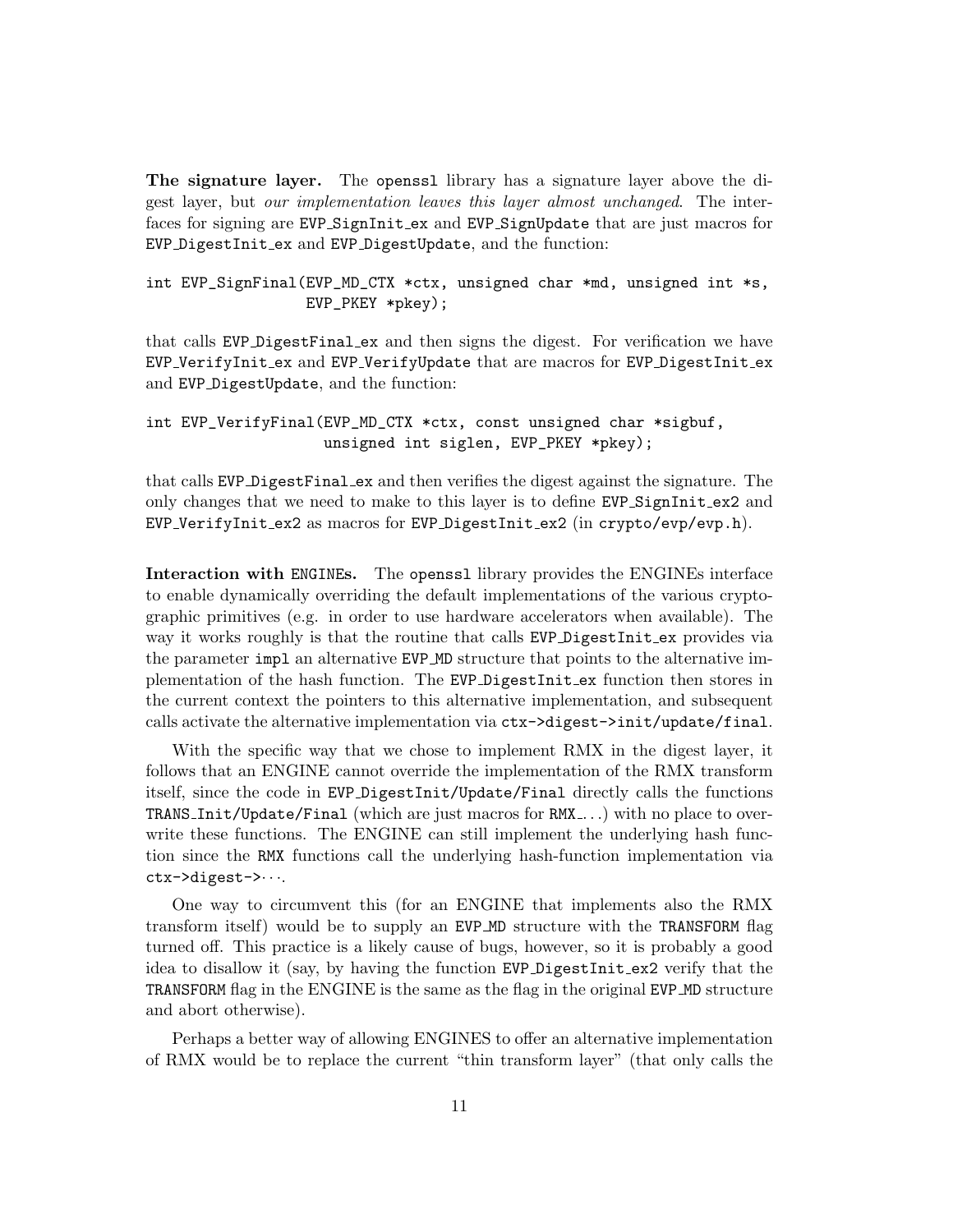built-in RMX functions) with a real layer that calls the transform functions via pointers. Another way would be to switch to the alternative implementation via "wrapper functions" that was described above.

## 4.2 Handling Certificates

As we said above, we modified the certificate-handling code of openss1 to demonstrate how an application might work with RMX-enabled signatures. Specifically, we needed to change the two functions

```
int ASN1_item_sign(const ASN1_ITEM *it, X509_ALGOR *algor1, X509_ALGOR *algor2,
                   ASN1_BIT_STRING *signature, void *asn, EVP_PKEY *pkey,
                   const EVP_MD *type);
int ASN1_item_verify(const ASN1_ITEM *it, X509_ALGOR *a,
                   ASN1_BIT_STRING *signature, void *asn, EVP_PKEY *pkey);
```
in crypto/asn1/a sign.c and crypto/asn1/a verify.c respectively.

Given the changes to the digest layer that we described above, modifying the certificate handling code was fairly straightforward. Specifically, the signing code needs to check if we use RMX, and if so choose a random salt and pass it to the new SignInit ex2 interface, and then include the salt in the certificate so that the verification routine can find it. The verification routine needs to retrieve the salt from the certificate and pass it to the new VerifyInit\_ex2 interface. The only decision to make is where to put the salt in the certificate, and we considered the following two options:

The salt as part of the signature. The simplest solution would be to include the salt as part of the signature string. This means that after calling SignFinal, the signing code will concatenate the signature that it gets with the salt, and includes the entire result as the signature. Notice that as opposed to the cases that were discussed in Section 3, here the entire certificate is presented for verification at once, so there is no real disadvantage to having the salt included only at the signature (which logically comes "after the certificate"). This option would require the smallest change in the certificate-handling code.

The salt as an algorithm parameter. The option that we chose to implement is slightly more complicated, but is more general and can possibly be used for applications other than certificates. Namely, it is possible to specify the salt as a parameter of the signature algorithm. Specifically, the X509 ALGOR structure is an implementation of the ASN.1 structure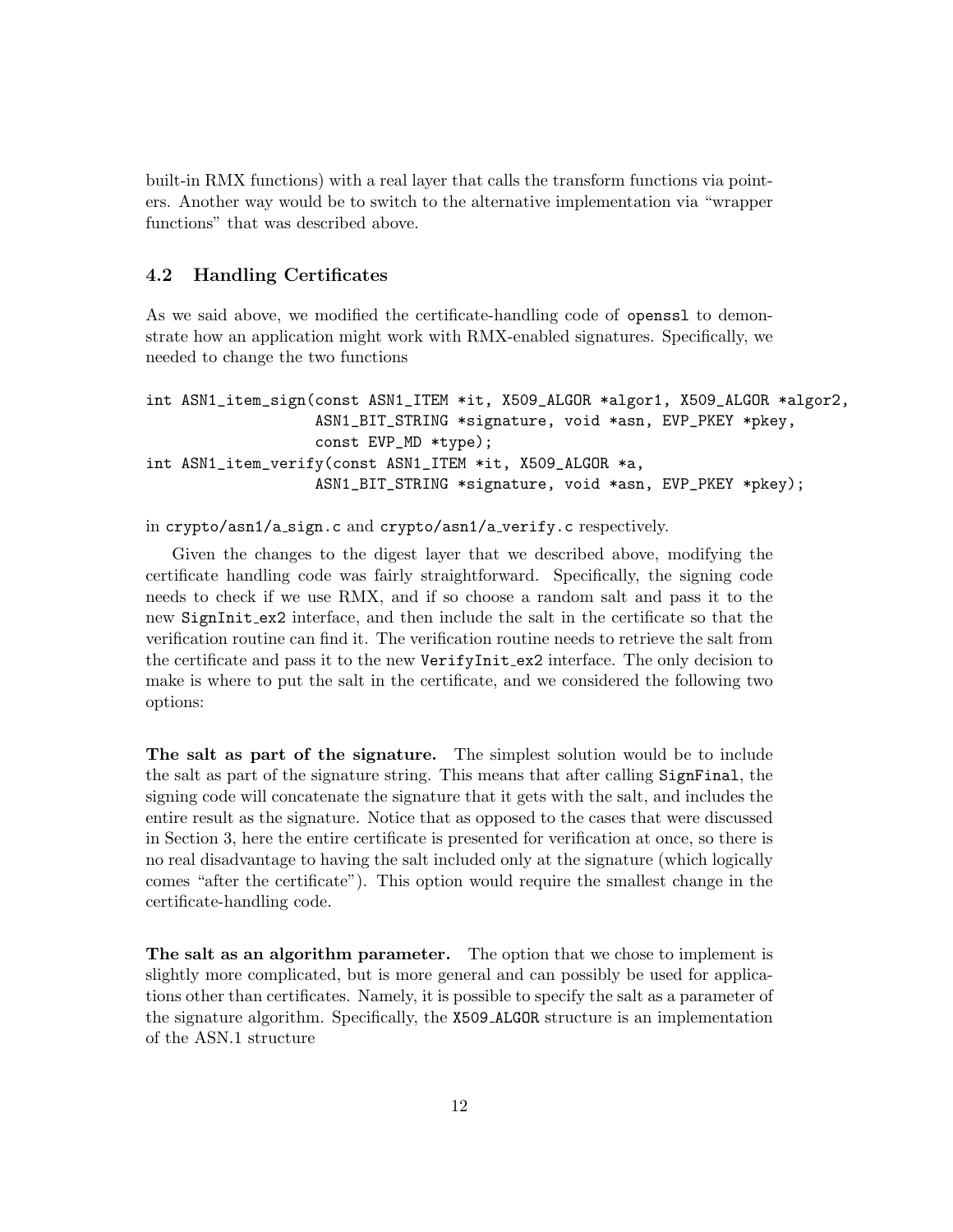| AlgorithmIdentifier ::= SEQUENCE { |                    |  |                                     |  |
|------------------------------------|--------------------|--|-------------------------------------|--|
| algorithm                          | OBJECT IDENTIFIER. |  |                                     |  |
| parameters                         |                    |  | ANY DEFINED BY algorithm OPTIONAL } |  |

as defined in X.509 and RFC 3280 (PKIX). Thus it has an (optional) parameter that we can use to carry the value of the salt. In our implementation we defined the signature algorithms that use RMX (e.g., OBJ rmxsha1WithRSAEncryption) to have a parameter of type OCTET STRING. The signing function contains the following code:

```
if (<this-is-RMX>)
{
   RAND_pseudo_bytes(salt, 32); // generate a random 32-byte salt
   aprmtype1 = V_ASN1_OCTET_STRING;
   aprm = M_ASN1_OCTET_STRING_new(); // the parameter of the CA key
   M_ASN1_OCTET_STRING_set(aprm, salt, 32);
   aprmtype2 = V_ASN1_NULL; // the parameter of the key in the cert
}
[...]
X509_ALGOR_set0(algor1, OBJ_nid2obj(signid), aprmtype1, aprm);
```
The verification code looks for an OCTET STRING parameter, and if found it uses it as salt for RMX:

```
X509_ALGOR_get0(NULL, &aprmtype, (void**)&aprm, a);
if (aprmtype==V_ASN1_OCTET_STRING)
{
    rmxprm->salt=M_ASN1_STRING_data(aprm);
    rmxprm->salt_len=M_ASN1_STRING_length(aprm);
}
```
We remark that a certificate contains two AlgorithmIdentifier's, one that describes the algorithm used by the CA to sign the certificate and the other that describes the subject key (i.e. the algorithm that will be used with the public key that is contained in this certificate). Only the former algorithm has the salt as a parameter (and our implementation adds a NULL parameter to the subject key if it is to be used with RMX). This aspect may need attention when using the key in a first certificate, call it cert1, to sign other certificates, say cert2, as in the case of certificate chains. In this case the subject's algorithm identifier in cert1 will have a NULL parameter while in cert2 the issuing CA's algorithm identifier will be the same but this time with a non-NULL random OCTET STRING parameter. We did not check yet whether this causes problems with the openssl implementation.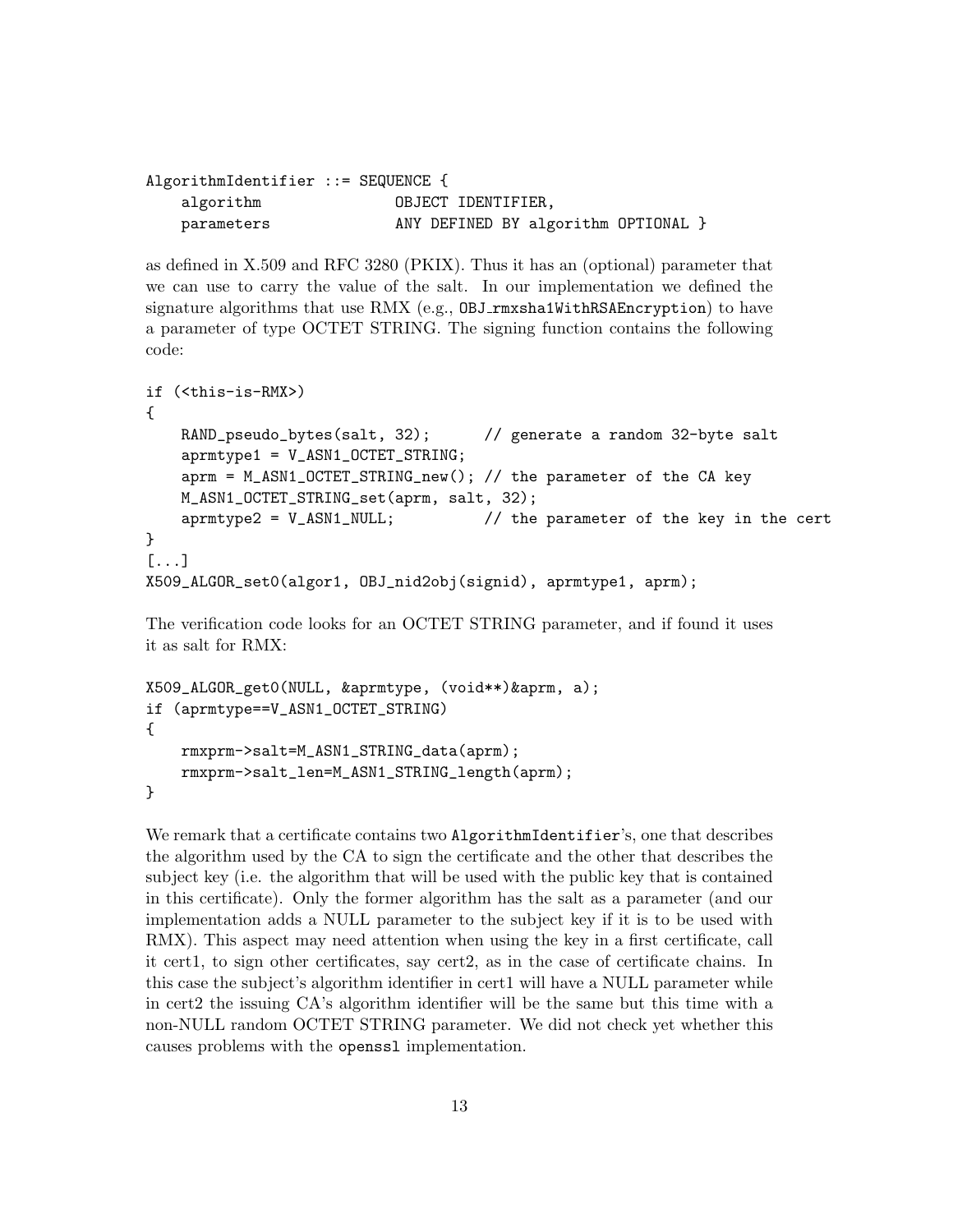Finally, we note that to actually use the RMX-enabled signatures, the openssl command-line program should be enhanced to allow the user to specify using RMX for signatures. In our implementation we bypassed this by making RSA-with-RMX-SHA1 be the default signature algorithm.

## 4.3 Implementing RMX

The implementation of RMX in openssl was fairly straightforward (with most of the implementation time devoted to adding the hooks for RMX into the library and modifying the various makefiles and configuration files). The three main interfaces for the RMX implementation are

```
int RMX_Init(EVP_MD_CTX *ctx, void *param);
int RMX_Update(EVP_MD_CTX *ctx, const void *data, size_t len);
int RMX_Final(EVP_MD_CTX *ctx, unsigned char *md);
```
The Init function expects to find the salt in the **param** argument and copies it into the given EVP MD CTX structure. Then it calls the initialization routine of the underlying hash function ctx->digest->init and then it calls ctx->digest->update with the salt padded by zeros. The Update function only XORs the input message with the appropriate portion of the salt and sends the result to the underlying ctx->digest->update. The Final function does the RMX padding and length concatenation, then calls ctx->digest->update to process the padding, and then calls ctx->digest->final.

**The parameter c.** Recall from the specification in Section 2 that the padding and length-encoding of RMX depend on the parameter  $c$  that controls the length-encoding of the underlying hash function. (Namely, when possible we pad the message with as many zero-bytes as possible while ensuring that the length-encoding of the underlying hash function does not overflow from the current block.) Hence to decide how many zero-bytes to pad we need access to the parameter  $c$  of the underlying hash function, but this interface is not provided by openssl.

In our current implementation we use a hack where we derive the parameter  $c$  from the block-length of the underlying hash function (which is available in openssl via the macro EVP\_MD\_block\_size). Specifically, for block-size of 512-bits we set  $c = 64$ , and for block-size 1024 bits we set  $c = 128$ . This works for the current hash functions that are supported in openssl (but may not work for other hash functions).

More robust solutions to this issue are either to derive the value of c directly from the name of the underlying hash function, or add an interface to openssl that provides this information, or switch to the alternative implementation via "wrapper functions" that was described in Section 4.1 and have the Final wrapper functions pass this information to RMX Final.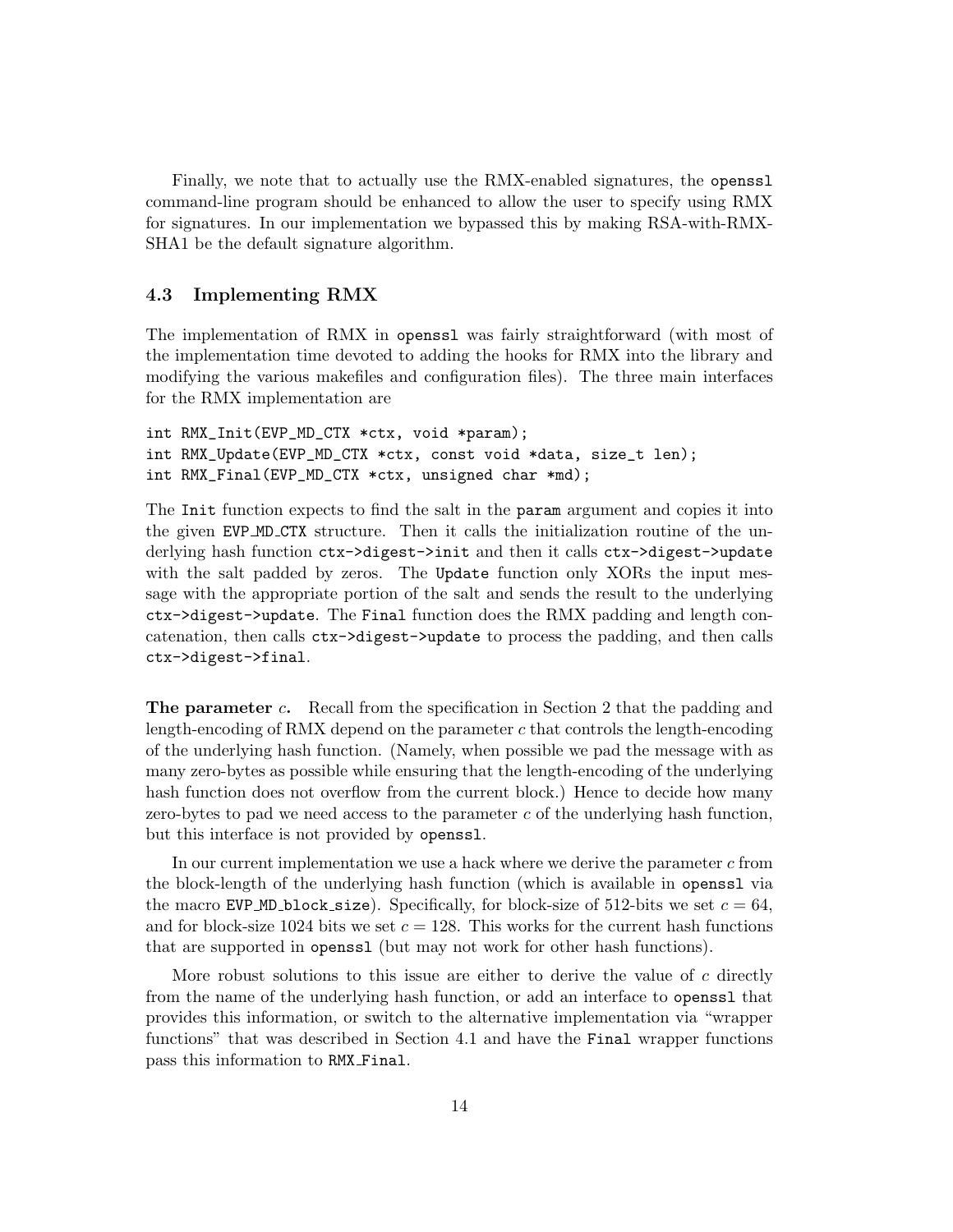Hooks in openssl. Once we had an implementation of RMX, we needed to add the hooks for it in the library. This includes definitions of object-identifiers for RMX-MD and SIG-with-RMX-MD for every supported SIG-MD combination. This is added to the files objects.txt and obj mac.num, which are then processed by the perl scripts objects.pl, obj dat.pl, and objxref.pl (all in the directory crypto/objects/).

Then for every supported SIG-MD combination we had to add to the table of algorithms an entry with the static EVP MD structure that has object-identifiers for RMX-MD and SIG-with-RMX-MD and pointers to the functions that implement the underlying MD hash function (and also have the TRANSFORM flag on). And of course we needes to change all the relevant makefiles so that all the new files that we added will be compiled and linked and also all the dynamic-library-definitions to add the new functions that we introduced.

# 5 Integrating RMX into XML signatures

In this section we briefly report on an ongoing implementation of the RMX transform and its use for XML signatures by Michael McIntosh from IBM Watson [4]. XML signatures already support the idea that the data can be transformed before it is signed, thus adding RMX to XML signatures is fairly simple. Roughly, one only needs to implement the RMX transform itself, and then modify the calling application as follows:

```
// Proceed as usual, including other transformations (envelope, canonicalize)
RMX = get_a_pointer_to_implementation("URI-of-RMX");
salt = call\_your\_favorite\_RNG();
x.addTransform(RMX, salt);
// Proceed as usual with the hashing and signature
```
A minor detail that needs to be resolved is how the transform gets the information about the parameters b and c of the underlying hash function (cf. Section 2). This can be done by either the calling routine supplying these parameters (as additional parameters to the addTransform method) or by having a wrapper transformation (e.g., use "URI-of-RMX-SHA1" instead of "URI-of-RMX"). We also note that the RMX transform must be the last transform before the hash (since after XORing with the salt the data is no longer in valid XML format).

Of particular interest in this case is the fact that XML signatures use a two-level hashing scheme: A collection of one or more items is signed by transforming and hashing each item separately, then concatenating and hashing again all the digests from the first level, and finally signing the resulting digest. Hence, in XML one applies RMX to the two levels, the first using the transform described above and the second level via the "cannonicalization transform" applied by XML to the concatenation of